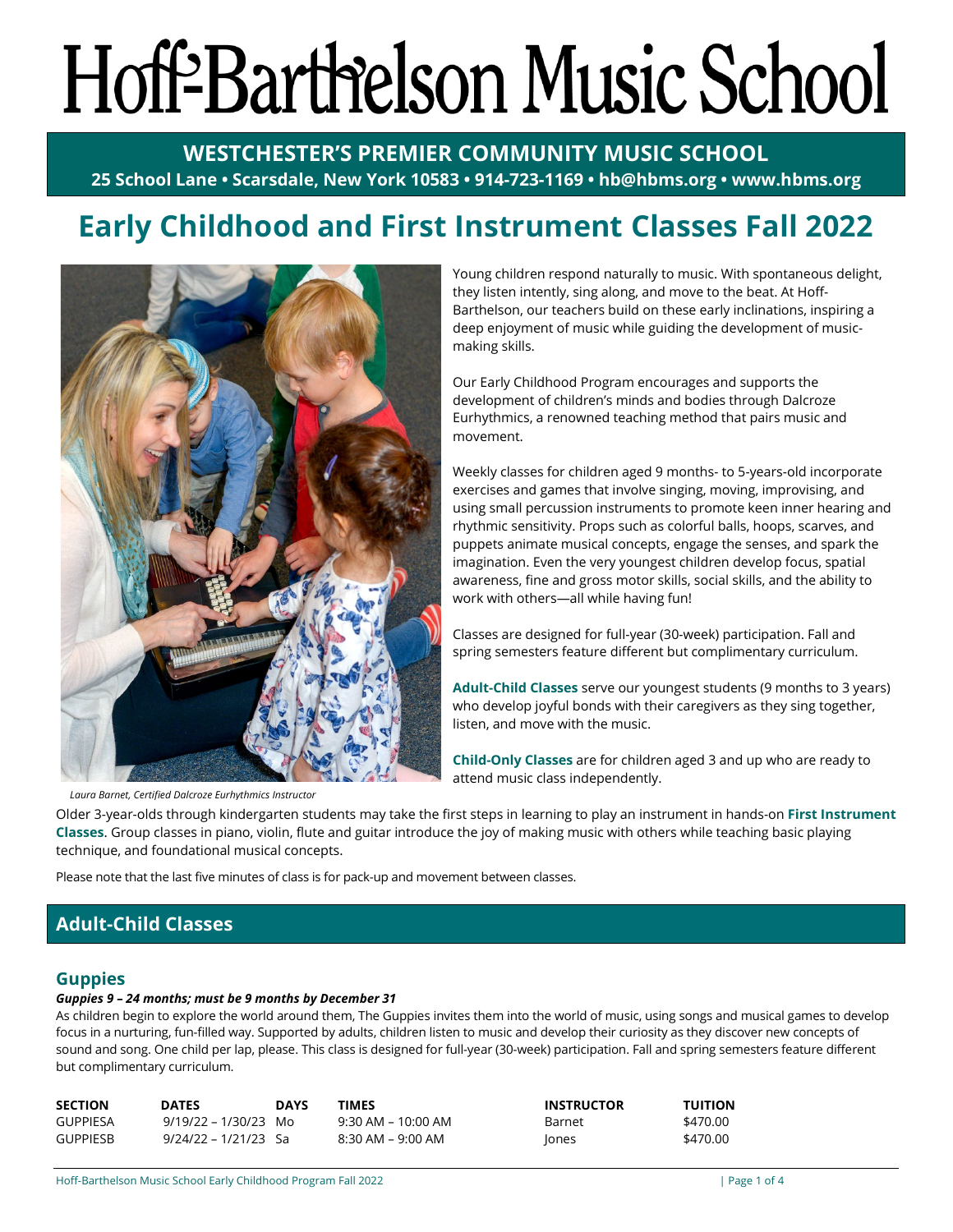# **Tunes for Twos**

#### *Must be two by December 31*

Perfect for two-year-olds, who love to learn through movement, Tunes for Twos features songs and musical games that help develop vocabulary, small and large motor movements, socialization skills, and the ability to follow instructions. Children also begin to explore a variety of instruments. Adults and children learn songs and activities to enjoy together at home. This class is designed for full-year (30-week) participation. Fall and spring semesters feature different but complimentary curriculum.

| <b>SECTION</b> | <b>DATES</b>         | <b>DAYS</b> | <b>TIMES</b>          | <b>INSTRUCTOR</b> | <b>TUITION</b> |
|----------------|----------------------|-------------|-----------------------|-------------------|----------------|
| <b>TTWOSA</b>  | $9/19/22 - 1/30/23$  | Mo          | 10:00 AM - 10:30 AM   | Barnet            | \$470.00       |
| <b>TTWOSB</b>  | 9/24/22 – 1/21/23 Sa |             | $9:00$ AM – $9:30$ AM | Jones             | \$470.00       |

# **Child-Only Classes**

## **Seasons of Song**

#### *For threes; must be three by December 31*

In Seasons of Song, three-year-olds explore musical concepts through songs, movement, musical games, instruments, and *Chalk Talk*, which introduces them to basic musical notation, helping to prepare for future instrumental study. Children develop vocal and aural skills and enjoy singing in a group. Thematically structured around nature and the changing seasons, a song list and playlist are included so families can continue making music at home. This class is designed for full-year (30-week) participation. Fall and spring semesters feature different but complimentary curriculum.

| <b>SECTION</b> | <b>DATES</b>           | <b>DAYS</b> | <b>TIMES</b>            | <b>INSTRUCTOR</b> | <b>TUITION</b> |
|----------------|------------------------|-------------|-------------------------|-------------------|----------------|
| SEASONGA       | $9/24/22 - 1/21/23$ Sa |             | $10:15$ AM – $11:00$ AM | Miller            | \$520.00       |
| SEASONGB       | $9/19/22 - 1/30/23$ Mo |             | $2:45$ PM – 3:30 PM     | Barnet            | \$520.00       |

# **Getting to Know You: Exploring the Instruments**

#### *For fours and fives; must be four by December 31*

Much in demand, Getting to Know You introduces children to music from cultures around the world while developing music and language skills through singing, movement, *Chalk Talk*, and playing instruments including maracas, triangles, claves, and more. Getting to Know You helps students and families to select their first instrument by bringing professional musicians into the classroom to demonstrate instruments in the wind, string, and percussion families. It also introduces children to the instruments and music of the orchestra, wind ensemble, and chamber music. Highly recommended as preparation for private instruction. This class is designed for full-year (30-week) participation. Fall and spring semesters feature different but complimentary curriculum.

| <b>SECTION</b> | <b>DATES</b>         | <b>DAYS</b> | TIMES             | <b>INSTRUCTOR</b>            | <b>TUITION</b> |
|----------------|----------------------|-------------|-------------------|------------------------------|----------------|
| GTKYA          | 9/21/22 – 1/18/23 We |             | 2:45 PM – 3:30 PM | Hiruma-Charlesworth \$520.00 |                |
| GTKYB          | 9/24/22 – 1/21/23 Sa |             | 8:45 AM – 9:30 AM | Miller                       | \$520.00       |

*"Chalk Talk" introduces children to music notation. The teacher makes sounds with the chalk on the board while notating rhythm patterns. The chalk "talks" so that the children hear rhythms while they observe the notation.*

#### **Listening and Learning in Action**

#### *For fives and kindergarten; must be five by December 31*

Children connect music, movement, expression, and notation in this joyful exploration of fundamental musical skills that contribute to success in instrumental study. Movement-based musical activities develop their sense of rhythm and awareness of musical expression. *Chalk Talk* teaches them the basics of musical notation as they clap and play rhythms on percussion instruments while the teacher notates them on the board. Aural skills are developed through singing accompanied by hand movements that show the motion and contours of the melody. Taught by certified Dalcroze Eurhythmics teachers. Recommended for children who are taking instrumental lessons or are preparing to do so. This class is designed for full-year (30-week) participation. Fall and spring semesters feature different but complimentary curriculum.

| <b>SECTION</b> | <b>DATES</b>           | <b>DAYS</b> | TIMES                | <b>INSTRUCTOR</b>            | <b>TUITION</b> |
|----------------|------------------------|-------------|----------------------|------------------------------|----------------|
| KA             | $9/19/22 - 1/30/23$ Mo |             | 3:45 PM – 4:30 PM    | Miller                       | \$520.00       |
| KB             | 9/21/22 – 1/18/23 We   |             | $3:30$ PM – 4:15 PM  | Hiruma-Charlesworth \$520.00 |                |
| KC.            | 9/24/22 – 1/21/23 Sa   |             | $9:30$ AM – 10:15 AM | Miller                       | \$520.00       |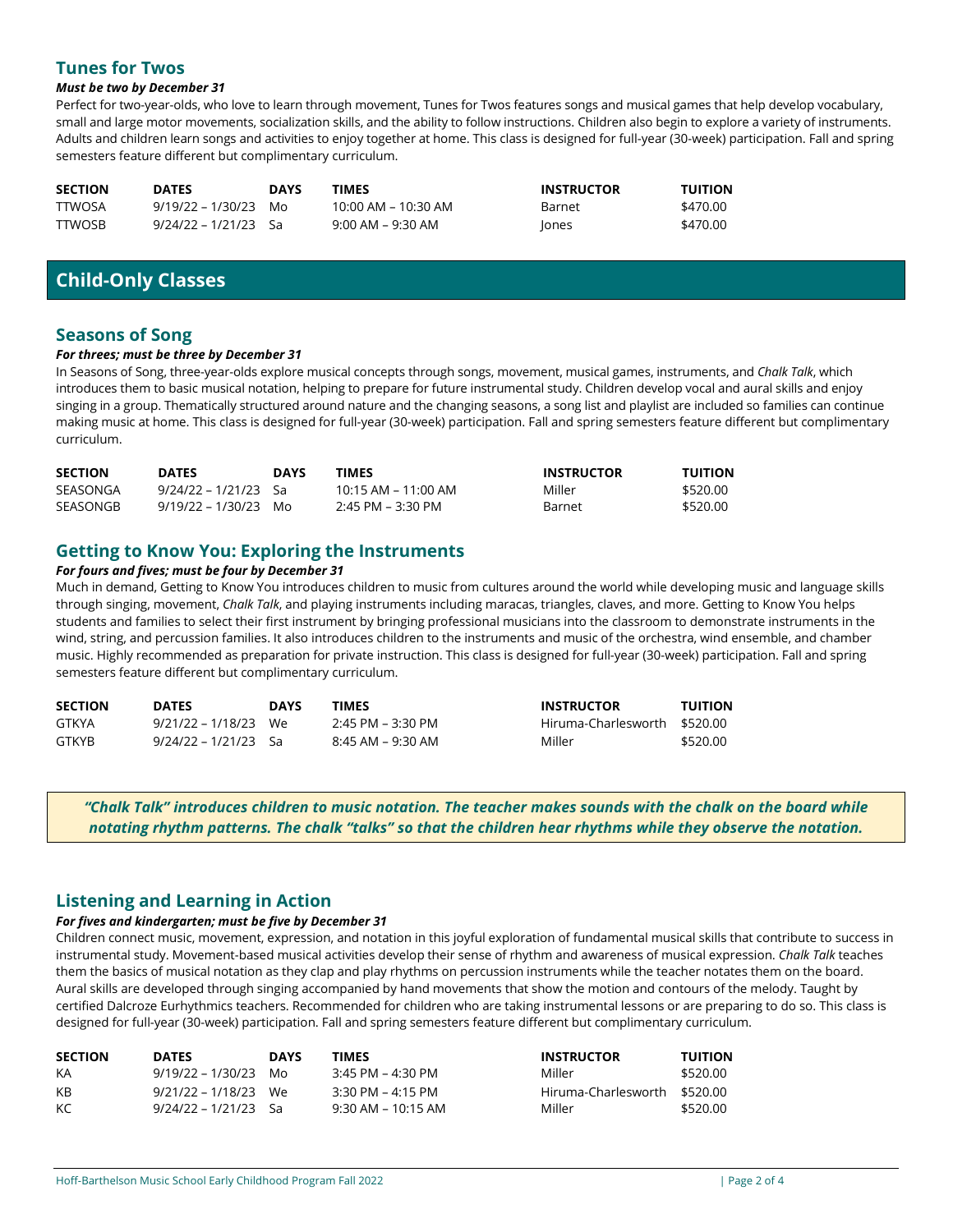# **Petite Chorus**

#### *Grades K-2*

Through this introduction to the world of choral singing, children in grades K-2 learn basic vocal techniques and develop their music-reading, listening, and performance skills while exploring diverse repertoire that introduces them to cultures from around the world. Musical and vocal games keep classes lively and fun. This class is designed for full-year (30-week) participation. Fall and spring semesters feature different but complimentary curriculum.

| <b>SECTION</b> | <b>DATES</b>         | <b>DAYS</b> | <b>TIMES</b>      | <b>INSTRUCTOR</b>            | <b>TUITION</b> |
|----------------|----------------------|-------------|-------------------|------------------------------|----------------|
| PETCHOR        | 9/24/22 – 1/21/23 Sa |             | 8:45 AM – 9:30 AM | Hiruma-Charlesworth \$370.00 |                |

# **My First Instrument**

## **Flute Together**

#### *Flute Classes for ages 5-8*

This small-group offering is designed to prepare children ages 5-8 for private flute instruction. Children gain a foundation in flute technique while developing sensitivity to pitch, rhythm, and musical expression. They also develop the ability to read and play music together. Students must have their own Nuvo Flute, a high-quality, specially sized and constructed instrument ideal for young beginners; purchase online or at a vendor of your choice. A placement meeting is required for families wishing to register for this class. Students completing one semester of this class may be invited to our private lesson program or may be encouraged to continue for a second semester.

| <b>SECTION</b> | <b>DATES</b>           | <b>DAYS</b> | <b>TIMES</b>        | <b>INSTRUCTOR</b> | <b>TUITION</b> |
|----------------|------------------------|-------------|---------------------|-------------------|----------------|
| FLTTOGA        | $9/21/22 - 1/18/23$ We |             | $3:45$ PM – 4:30 PM | Elaine            | \$580.00       |
| FLTTOGB        | 9/24/22 – 1/21/23 Sa   |             | 11:15 AM – 12:00 PM | Piscitelli        | \$580.00       |

# **Guitar Together**

#### *Group Guitar Classes for ages 4-6*

This small-group offering is designed for children preparing for private guitar instruction. Class time is divided between learning the basics of guitar technique and activities away from the guitar that develop children's sensitivity to pitch, rhythm, and musical expression. Students play on appropriately sized, nylon string guitars (guitalele or requinto guitars). Students must have their own appropriately sized nylon string guitar and footstool for use in class and at home. A placement meeting is required for families wishing to register for this class. Students completing one semester of this class may be invited into our private lesson program in which case they may elect to continue with Guitar Together as their group class. (All private lesson packages include a private lesson and at least one group class).

| <b>SECTION</b> | <b>DATES</b>           | <b>DAYS</b> | TIMES                | <b>INSTRUCTOR</b> | <b>TUITION</b> |
|----------------|------------------------|-------------|----------------------|-------------------|----------------|
| GTRTOGE        | 9/19/22 – 1/30/23      | Mo.         | 2:45 PM-3:30 PM      | Marino            | \$580.00       |
| GTRTOGA        | $9/19/22 - 1/30/23$ Mo |             | 3:30 PM - 4:15 PM    | Marino            | \$580.00       |
| GTRTOGD        | $9/20/22 - 1/17/23$ Tu |             | $3:30$ PM – 4:15 PM  | Marino            | \$580.00       |
| GTRTOGB        | $9/24/22 - 1/21/23$ Sa |             | 8:45AM – 9:30 AM     | Marino            | \$580.00       |
| GTRTOGC        | $9/24/22 - 1/21/23$ Sa |             | $9:30$ AM – 10:15 AM | Marino            | \$580.00       |

# **Piano Together**

#### *Group Piano Classes for ages 4-5*

This small-group offering is designed to prepare children for private piano instruction. Class time is divided between learning the basics of technique at the piano and activities away from the piano that develop children's sensitivity to pitch, rhythm, and musical expression. Students should have a keyboard at home on which they can practice. A placement meeting is required for families wishing to register for this class. Students completing one semester of this class may be invited into our private lesson program in which case they may elect to continue with Piano Together as their group class. (All private lesson packages include a private lesson and at least one group class).

| <b>SECTION</b> | <b>DATES</b>           | <b>DAYS</b> | TIMES                               | <b>INSTRUCTOR</b> | <b>TUITION</b> |
|----------------|------------------------|-------------|-------------------------------------|-------------------|----------------|
| PNOTOGA        | 9/24/22 – 1/21/23 Sa   |             | $9:30$ AM – 10:15 AM                | TBA               | \$580.00       |
| PNOTOGB        | 9/24/22 – 1/21/23 Sa   |             | 11:00 AM – 11:45 AM                 | Miller            | \$580.00       |
| PNOTOGC        | $9/22/22 - 1/12/23$ Th |             | $4:15$ PM – 5:00 PM                 | Miller            | \$580.00       |
| PNOTOGD        | $9/22/22 - 1/12/23$ Th |             | $5:00 \text{ PM} - 5:45 \text{ PM}$ | Miller            | \$580.00       |

*Music exerts a profound impact in the lives of young children — they tune in naturally, listening wide-eyed and moving to the beat.*